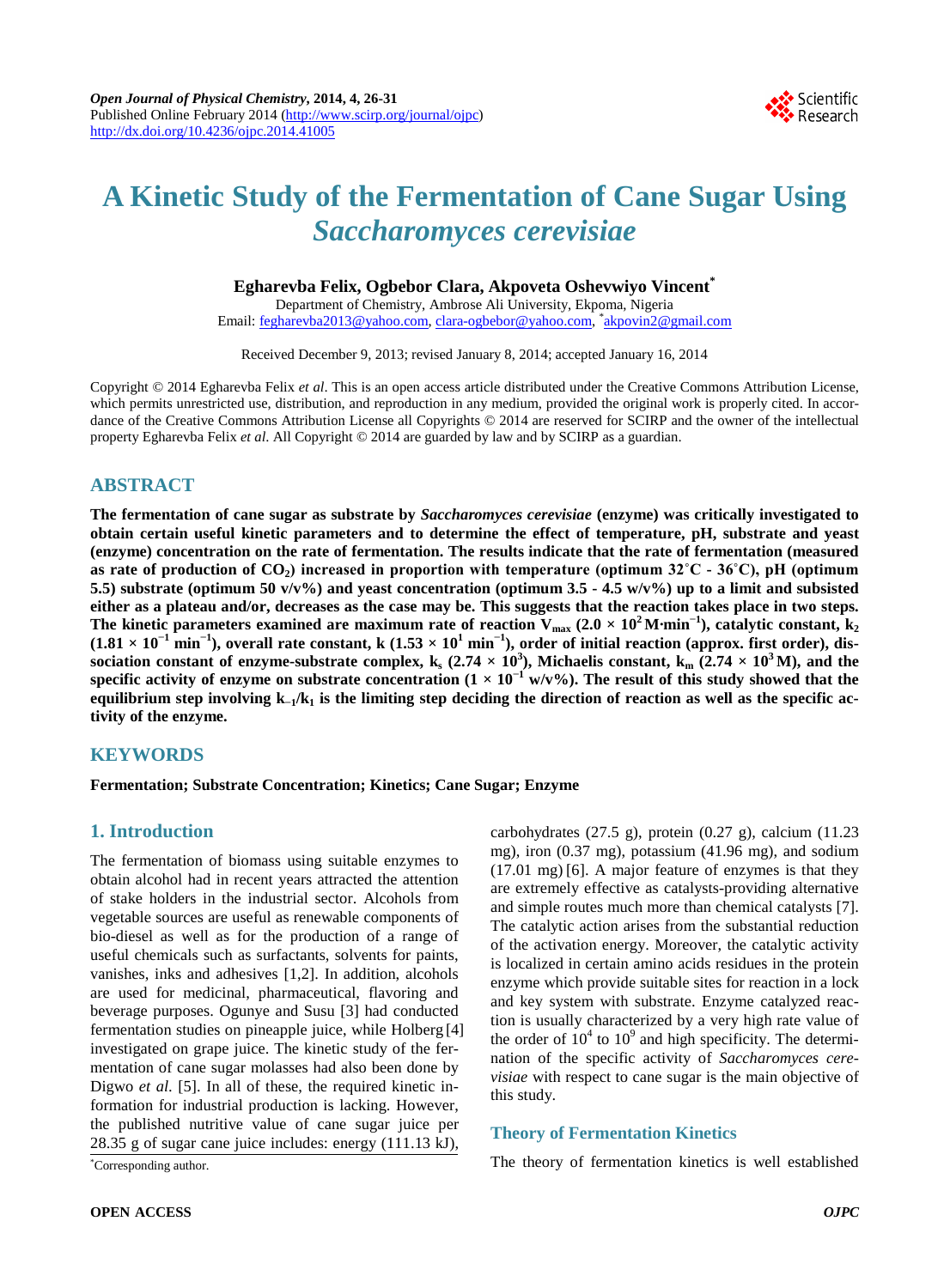and documented in literature. It is adapted in this report to suite this investigation. In an enzyme [E] catalyzed reaction involving a single substrate [S], the rate varies linearly with the substrate concentration at low concentration (first order kinetics) and at high concentration; the rate becomes independent of substrate concentration (zeroth order kinetics). On this basis, the reaction scheme can be stated in terms of the mechanism.

$$
S + E \xleftarrow[K_1]{K_1} ES \xrightarrow[K_2]{K_2} P + E \tag{1}
$$

where  $[E]$  = enzyme (yeast),  $[S]$  = substrate,  $[ES]$  = enzyme-substrate complex, and [P], the product. Further  $K_1$ is the rate constant for the formation of [ES] complex,  $K_{-1}$  the decomposition of ES complex to E and S, and  $K_2$ the catalytic constant or the turnover number of an enzyme. The first step is a rapid equilibrium and the second step a slow, rate determining step. Since in most enzyme reaction, the substrate is much greater than that of the enzyme and the concentration of [ES] is much less than that of the substrate [8], applying the steady state approximation for the [ES] complex is given by:

$$
d[ES]/dt = 0 = k_1[E][S] - k_1[ES] - k_2[ES]
$$
 (2)

While the rate of formation of product  $(R_p)$  is:

$$
v_o = R_p = k_2 [E]_o [S] / k_m + S
$$
 (3)

where  $K<sub>m</sub>$ , the Michaelis constant is given by

$$
k_m = k_{-1} + k_2 / k_1 \tag{4}
$$

The maximum or limiting rate  $V_{\text{max}}$  of the reaction is considered to be the rate at which all the enzyme molecules are in the complex form [ES] *i.e.* [E]<sub>0</sub> = [ES]. It follows that  $V_{\text{max}}$  is proportional to  $[E]_0$ .

$$
V_{\text{max}} = k_2 \left[ E \right]_o \tag{5}
$$

Substituting Equation (5) in Equation (3) gives

$$
R_p = v_o = V_{\text{max}} \left[ S \right] / k_m + \left[ S \right] \tag{6}
$$

From Lineweaver and Burk [9], the reciprocal of Equation (6) is:

$$
1/v_o = k_m / V_{\text{max}} [S] + 1 / V_{\text{max}} \tag{7}
$$

where  $V_{max}$  and  $k_m$  can be evaluated from a plot of  $1/v_0$ versus  $1/[S]$  while  $k_2$  is in principle obtained from the plot of  $V_{\text{max}}$  versus  $[E]_0$  (Equation (5)). Moreover, Michaelis and Menten [10] also considered that the initial rate of product formation  $v_0$  is given by;

$$
v_o = d[p]/dt = k_2 [ES]
$$
 (8)

On the basis of the rate determining step and equilibrium values of  $[E] = [E]_0 - [ES]$ ;  $[S]_0 - [ES]$  at time t. From a consideration of equation 4, if  $k_{-1} >> k_2$ , therefore  $k_m = k_s = k_{-1}/k_1$  can be treated as a dissociation constant  $(k_s)$  *i.e.*:  $k_s = k_{-1}/k_1 = [E][S]/[ES]$ 

## $k_{s} = k_{-1}/k_{1} = (\lceil E \rceil - \lceil ES \rceil) \lceil S \rceil / \lceil ES \rceil$  (9)

Expanding and dividing through by [ES] gives:

$$
[ES] = [E]_o [S] / k_s + [S]
$$
 (10)

Substitution of Equation (10) into Equation (8) gives:

$$
v_o = d[p]/dt = k_2 [E]_o [S]/k_s + [S]
$$
 (11)

The reciprocal of  $v_0$  gives:  $1/v_0 = k_s + [S]/k_s [E] [S]$  $1/v_{o} = k_{s}/k_{o} [E] [S]+1/k_{o} [E]$  (12)

A plot of  $1/v_0$  versus  $1/[S]$  yields  $k_2$  and  $k_s$  from a consideration of the slope and intercept. A consideration of Equation (7) and (12) proves that:  $V_{max} = k_2[E]_0$ .

It must be noted that,  $k_m$  can be equated with  $k_s$  only when  $k_{-1} >> k_2$ . In this condition,  $k_m$  is considered as a measure of the strength of the [ES] complex:

$$
[ES] \xleftarrow[k_1]{k_1} [E] + [S]
$$

and  $k_m = k_{-1}/k_1$  from Equation (4).

When  $k_1$  is very small,  $k_m$  is large indicating a weak binding between enzyme and substrate [10].

#### **2. Materials and Methods**

#### **2.1. Experimental Materials**

Sugarcane was purchased from Iruekpen market, Ekpoma, Edo State, South-South, Nigeria. pH meter standardized with appropriate buffer solutions (buffer 4) and yeast (*Saccharomyces cerevisiae*) manufactured by Vahine professional, Mc cormick, France SAS was used as received. Fermentation vessels, vials and thermostated water baths were also used for the experimentation.

#### **2.2. Preparation of Sugar Cane Juice**

The sugarcane was washed, peeled, chopped into bits or pieces, and pounded in a mortar. The fibers were then manually removed by squeezing out the juice from it by hand. The juice obtained was sterilized by heating in an aluminum can at temperature of 90˚C for 40minutes and then cooled. After cooling,  $3000 \text{ cm}^3$  was obtained from 5.632 kg of cane. The juice was filtered and treated with a 3% Sodium metabisulphite,  $(Na<sub>2</sub>S<sub>2</sub>O<sub>5</sub>)$  to inhibit the growth of any undesirable type of microorganism such as acetic acid bacteria, wild yeast and mould [11]. Thereafter the required quantity of juice was transferred into the fermentation vessels.

#### **2.3. Experimental Procedure**

The fermentation vessels were washed and later sterilized with a 3% solution of sodium metabisulphite for 5 minutes.  $1000 \text{ cm}^3$  of the juice was properly conditioned by sterilizing at 90˚C and brought to the required pH with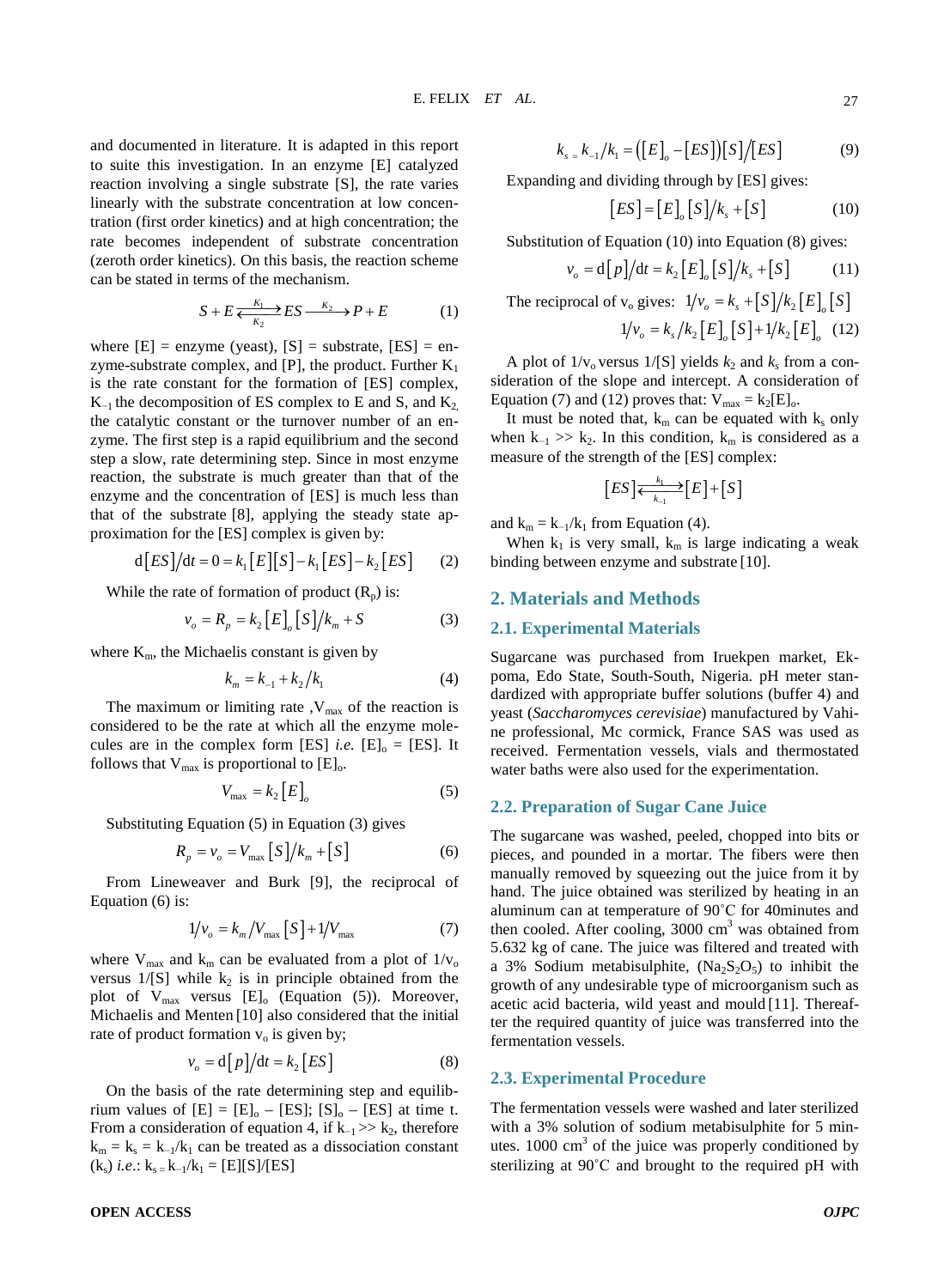either 0.1 M HCl or 0.1 M NaOH. Seven vials containing substrate were prepared for each of seven sampling times at 0, 30, 60, 90, 120, 150, 180, and 210 (min). The samples were fermented in the sealed polymeric vial with connected tubes for the estimation of gas production. Ig of yeast was added to each of the fermenter. The substrate and yeast were properly mixed by shaking and the yeast allowed activating for 20minutes. The escape of  $CO<sub>2</sub>$  was prevented by sealing the air inlet with a cresol-perfumed jelly. The  $CO<sub>2</sub>$  produced in each sealed vial was collected in water and measured by titration, with 0.IM solution of NaOH using phenolphthalein indicator.

#### **2.3.1. Determination of Effect of Temperature**

The effect of temperature on fermentation kinetics was determined by keeping other factors such as substrate concentration, pH of the juice, yeast concentration, and fermentation time constant.

The temperature was varied between 30˚C - 42˚C, using a thermostated water bath.

#### **2.3.2. Determinaton of Effect of Substrate Concentration**

In determining the effect of substrate concentration on fermentation kinetics, all other factors such as temperature, pH, yeast concentration, and fermentation time were kept constant. The substrate concentration was varied between 20 - 80 (v/v%).

#### **2.3.3. Determination of Effect of PH**

Substrate concentration, temperature, fermentation time and yeast concentration were kept constant in determining the effect of pH on fermentation kinetics. The pH meter was standardized with a buffer 4 solution. The pH was varied by the introduction of 0.1 M  $H<sub>2</sub>SO<sub>4</sub>$  or 0.1 M NaOH solution to the required pH value and measured by a pH meter. The pH of the juice was varied between 3.0 - 6.0 (pH).

#### **2.3.4. Determination of Effect of Yeast Concentration**

The effect of yeast concentration on fermentation was determined by varying yeast concentration between 1 - 7  $(w/v\%)$ .

#### **2.3.5. Determination of Rate of Fermentation**

The rate of fermentation was measured as the volume of CO2 produced at 30 minutes' interval of time.

## **3. Results and Discussion**

The data on the effect of temperature, substrate concentration, pH, and yeast concentration on the fermentation of cane sugar with *Saccharomyces cerevisiae* are presented in **[Tables 1-4](#page-2-0)**.

<span id="page-2-0"></span>

| Table 1. Effect of temperature on fermentation rate using   |  |
|-------------------------------------------------------------|--|
| 50 ( $v/v\%$ ) subtrate, yeast 1.0 ( $w/v\%$ ), and pH 5.0. |  |

| Time (min)      | Volume of $CO2$ Produced $(cm3)$<br>Temperature (°C) |      |      |      |      |      |      |
|-----------------|------------------------------------------------------|------|------|------|------|------|------|
|                 | 30                                                   | 32   | 34   | 36   | 38   | 40   | 42   |
| 30              | 100                                                  | 100  | 100  | 100  | 100  | 100  | 100  |
| 60              | 142                                                  | 128  | 128  | 128  | 171  | 128  | 142  |
| 90              | 200                                                  | 142  | 142  | 142  | 200  | 200  | 157  |
| 120             | 242                                                  | 157  | 171  | 157  | 242  | 214  | 171  |
| 150             | 271                                                  | 171  | 242  | 200  | 300  | 228  | 200  |
| 180             | 300                                                  | 200  | 300  | 228  | 457  | 242  | 242  |
| 210             | 328                                                  | 228  | 342  | 300  | 500  | 257  | 271  |
| $Rate(M·min-1)$ | 0.70                                                 | 1.30 | 1.80 | 2.00 | 1.50 | 0.90 | 0.90 |

<span id="page-2-1"></span>**Table 2. Effect of substrate concentration on fermentation rate using 1.0 (w/v%) yeast, at 30˚C and pH 5.0.**

| Volume of CO <sub>2</sub> produced (cm <sup>3</sup> ) |      |      |      |      |      |      |      |
|-------------------------------------------------------|------|------|------|------|------|------|------|
| Time (min) Substrate concentration $(v/v\%)$          |      |      |      |      |      |      |      |
|                                                       | 20   | 30   | 40   | 50   | 60   | 70   | 80   |
| 30                                                    | 185  | 242  | 114  | 185  | 200  | 185  | 114  |
| 60                                                    | 271  | 257  | 214  | 242  | 242  | 257  | 214  |
| 90                                                    | 328  | 285  | 342  | 400  | 271  | 285  | 257  |
| 120                                                   | 528  | 314  | 371  | 800  | 300  | 800  | 371  |
| 150                                                   | 571  | 828  | 400  | 842  | 342  | 828  | 414  |
| 180                                                   | 600  | 857  | 700  | 942  | 371  | 842  | 714  |
| 210                                                   | 800  | 971  | 785  | 971  | 400  | 942  | 728  |
| $Rate(M·min-1)$                                       | 1.40 | 3.40 | 4.50 | 4.90 | 4.10 | 3.70 | 3.40 |

<span id="page-2-2"></span>**Table 3. Effect of pH on fermentation rate using 50 (v/v%) subtrate, 1.0 (w/v %) yeast, at 30<sup>o</sup> C.**

| Volume of $CO2$ produced $(cm3)$ |      |      |      |      |      |      |      |
|----------------------------------|------|------|------|------|------|------|------|
|                                  |      |      |      | pН   |      |      |      |
| Time (min))                      | 3.0  | 3.5  | 4.0  | 4.5  | 5.0  | 5.5  | 6.0  |
| 30                               | 442  | 271  | 228  | 200  | 200  | 271  | 200  |
| 60                               | 471  | 400  | 400  | 257  | 214  | 328  | 300  |
| 90                               | 600  | 442  | 500  | 300  | 400  | 385  | 342  |
| 120                              | 642  | 528  | 557  | 328  | 428  | 442  | 357  |
| 150                              | 828  | 557  | 571  | 342  | 528  | 500  | 400  |
| 180                              | 928  | 714  | 600  | 428  | 585  | 542  | 500  |
| 210                              | 985  | 928  | 657  | 500  | 671  | 571  | 628  |
| Rate $(M·min-1)$                 | 1.90 | 2.30 | 2.40 | 2.60 | 3.00 | 4.00 | 2.50 |

**Effect of temperature:** The data on the effect of temperature on the rate of fermentation is shown in **[Table 1](#page-2-0)** and plotted on **[Figure 1](#page-3-0)** as rate of fermentation versus temperature  $(^{\circ}C)$ . It is observed that the rate of production of  $CO<sub>2</sub>$  increased up to 36°C and then later decreased. The results further showed that though there is a wide range of temperature over which the enzyme is active, there is a narrow range of temperature  $(35^{\circ}C - 36^{\circ}C)$  over which the enzyme activity is a maximum. The shape of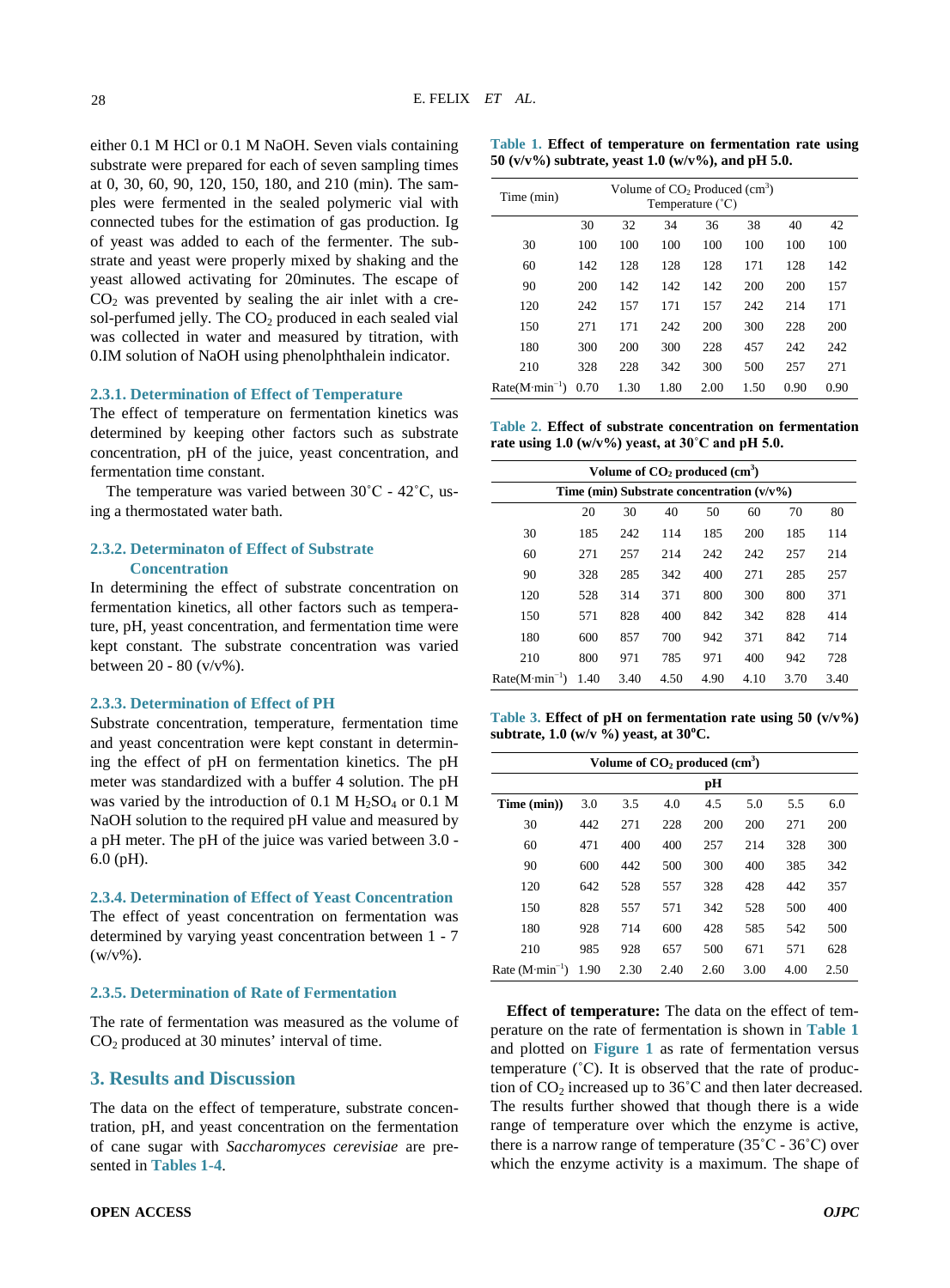**Volume of CO2 produced (cm3 ) Yeast concentration (w/v%) Time (min) 1** 2 3 4 5 6 7 30 285 100 100 100 100 100 100 60 428 128 128 128 114 114 114 90 600 142 142 142 128 142 142 120 628 157 157 157 142 171 200 150 771 200 171 271 200 300 300 180 800 228 200 400 300 457 400 210 885 300 300 428 328 700 500 Rate  $(M·min<sup>-1</sup>)$ ) 1.20 1.30 1.50 2.00 1.80 1.10 1.10

<span id="page-3-2"></span>**Table 4. Effect of yeast concentration on rate of fermentation using 50 (v/v%) substrate, at 30˚C, and pH 5.0.**

<span id="page-3-0"></span>

**Figure 1. Variation of rate of fermentation with temperature of substrate using 50 (v/v%) substrate, yeast 1.0 (w/v%), and pH 5.0.**

the plot is generally hyperbolic. The plot signaled a two step reaction which is corroborated by the rapid release of  $CO<sub>2</sub>$  at the initial stage of the fermentation, followed by a decrease or slow release of the gas. The initial increase in rate with temperature is expectedly a function of the increase in the average kinetic energy of the molecules. However, a further increase in temperature beyond 36˚C would trigger the breakdown of the enzymatic structure due to increased thermal vibration of the enzyme.

**Effect of substrate concentration:** The data on the effect of substrate concentration on rate of fermentation is shown in **[Table 2](#page-2-1)** and plotted on **[Figure 2](#page-3-1)**. The figure showed that the rate of fermentation varied in proportion with substrate concentration up to 50 ( $v/v$ %). However, further increase in the substrate concentration showed no effect on the rate of reaction. This suggests that at the initial stage of the reaction, all active sites of the enzyme were saturated and therefore further increase in substrate concentration could not lead to further increase in the rate of fermentation. The plot indicates that there is a wide range of concentrations over which the enzyme is active.

**Effect of pH:** The rate of fermentation increased in relation with pH (*i.e.*, from 3.0 - 5.5). The data is shown in **[Table 3](#page-2-2)** and plotted as rate of fermentation versus pH

<span id="page-3-1"></span>

**Figure 2. Variation of rate of fermentation with substrate concentration using 1.0 (w/v%). Yeast, at 30˚C and pH 5.0.**

(**[Figure 3](#page-4-0)**). This result is in conformity with the optimal pH range of *Saccharoymces cerevisiae* 4.5 - 5.5 [12]. Outside the optimum pH range, the enzyme cells are less tolerant to the pH environment and expectedly less active and less efficient in substrate conversion. The figure indicates that there is a narrow range of pH over which the enzyme activity is a maximum.

**Effect of yeast concentration:** The data on the effect of yeast concentration on the rate of fermentation is shown in **[Table 4](#page-3-2)** and plotted in **[Figure 4](#page-4-1)** as rate of fermentation versus yeast concentration  $(w/v\%)$ . It is seen that though there is a wide range of concentration over which the yeast (enzyme) is active, there is a narrow range over which the activity is a maximum. It is considered that at high yeast concentration, the substrate becomes unavailable for the large population of yeast for a particular enzyme-substrate system. This suggests that there is a fixed or particular amount of substrate that can complex with the yeast. That complexation is controlled by the system thermodynamics. Further increase in yeast concentration therefore had no effect on the rate.

In **[Tables 5](#page-4-2)** and **[6](#page-4-3)** are shown the kinetic parameters: overall rate constant k, order of initial reaction n, maximum rate of fermentation  $V_{\text{max}}$ , catalytic constant,  $k_2$  also known as the turnover number, dissociation constant for the enzyme-substrate complex  $k<sub>s</sub>$  the Michaelis constant  $k<sub>m</sub>$ , and the specific activity of the enzyme. It is seen (**[Table 5](#page-4-2)**) that the overall rate constants k with respect to temperature is  $(1.35 \text{ min}^{-1})$ ; substrate concentration  $(1.53$ min<sup>-1</sup>); yeast concentration  $(1.13 \text{ min}^{-1})$  and pH  $(1.87 \text{ min}^{-1})$ min<sup>-1</sup>); while the order of initial reaction is approximately first order. **[Table 5](#page-4-2)** further indicates that the rate of the reaction is highly dependent on the substrate concentration and that all other conditions such as temperature, yeast concentration and pH have seemingly low dependence of the rate, but rather a limiting one at optimum range.

Most importantly, the kinetic parameters highly valued in fermentation process are shown in **[Table 6](#page-4-3)**. The maximum rate of fermentation V<sub>max</sub> being  $2.0 \times 10^2$ M∙min<sup>−</sup><sup>1</sup> . The value represents the maximum velocity attainable. The catalytic constant  $k_2$  is  $1.81 \times 10^{-1}$  min<sup>-1</sup>,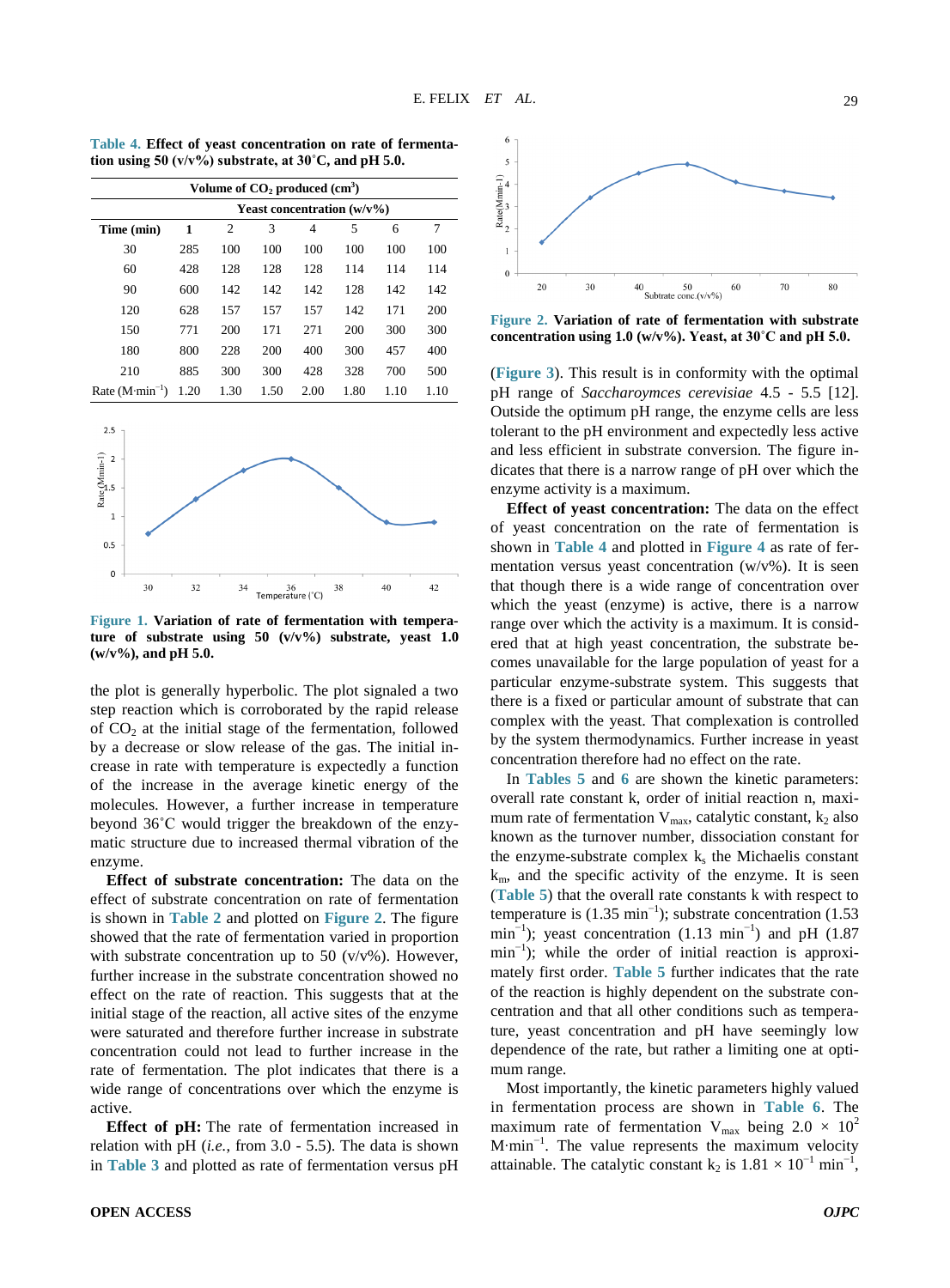<span id="page-4-0"></span>

**Figure 3. Variation of rate of fermentation with ph of substrate using 50**  $(v/v\%)$  **substrate, 1.0**  $(w/v\%)$ , at  $30^{\circ}$ C.

<span id="page-4-1"></span>

**Figure 4. Variation of rate of fermentation with yeast concentration (w/v%) using 50 (v/v%) substrate, at 30˚C and pH 5.0.**

<span id="page-4-2"></span>**Table 5. Values of k and n for the fermentation of cane sugar using** *Saccharoymces cerevisiae.*

|                                          | <b>RATE</b><br><b>CONSTANT k</b> | <b>ORDER OF</b><br><b>REACTION, n</b> |
|------------------------------------------|----------------------------------|---------------------------------------|
| TEMPERATURE                              | 1.35                             | Nil                                   |
| <b>SUBSTRATE</b><br><b>CONCENTRATION</b> | 1.53                             | $0.66$ (approx.1 <sup>st</sup> order) |
| YEAST<br><b>CONCENTRATION</b>            | 1.13                             | Nil                                   |
| pН                                       | 1.87                             | Nil.                                  |

<span id="page-4-3"></span>**Table 6. Kinetic parameters for the fementation of cane sugar using** *Saccharomyces cerevisiae.*

| <b>PARAMETER</b>                               | <b>VALUE</b>          |
|------------------------------------------------|-----------------------|
| MAXIMUM RATE, $V_{MAX}$ (M·min <sup>-1</sup> ) | $2.0 \times 10^{2}$   |
| CATALYTIC CONSTANT $K_2$ (min <sup>-1</sup> )  | $1.81 \times 10^{-1}$ |
| DISSOCIATION CONSTANT Ks                       | $2.74 \times 10^{3}$  |
| MICHAELIS CONSTANT $K_m(M)$                    | $2.74 \times 10^{3}$  |
| SPECIFIC ACTIVITY (S. cerevisiae)              | $1 \times 10^{-1}$    |

which is the number of substrate molecules converted into products per unit time. The dissociation constant  $k_s$ is  $2.74 \times 10^3$  of the enzyme-substrate complex. The Michaelis constant k<sub>m</sub> is  $2.74 \times 10^3$  M, which is usually deployed to characterize a particular enzyme-substrate system.  $k_m$  is equal to the concentration of substrate required to give half the maximum velocity. The value of km in this investigation is quite large (**[Table 6](#page-4-3)**) with reference to known k<sub>m</sub> values that lie between  $10^{-1}$  and  $10^{-6}$  $M<sup>13</sup>$ . The large value indicates that the binding between enzyme and substrate is very weak with respect to cane sugar and *Saccharoymces cerevisiae* [E]. The large value of  $k_m$  obtained can only be possible if the decomposition constant k<sub>−1</sub> of ES to E + S is much greater than k<sub>2</sub>, the catalytic constant as seen from the data in **[Table 6](#page-4-3)**; and as well if the formation rate constant  $k_1$  of ES complex from E and S is very small. That  $k_{-1} >> k_2$ , therefore  $k_m =$  $k_s = k_{-1}/k_1$  confirms the values of  $k_m$  (2.74 × 10<sup>3</sup>) and  $k_s$  $= 2.74 \times 10^3$  shown in **[Table 6](#page-4-3)**. Given the value of k<sub>2</sub>  $(1.81 \times 10^{-1} \text{ min}^{-1})$  in **[Table 6](#page-4-3)**, k<sub>2</sub> often lies between 0.5 and  $10^4S^{-1}$  [13]. It indicates that the equilibrium step involving k−<sup>1</sup> is more thermodynamically favored than step 2 that involves  $k_2$  (the catalytic constant). The specific activity is the units of enzyme activity per gram of protein (yeast). It is found to be  $1 \times 10^{-1}$ . A unit of enzyme is taken to be the amount which will catalyze the reaction of a unit of substrate per minute. Thus specific activity in relation to enzyme is the ratio of enzyme activity to the total weight of enzyme present in the mixture. This was obtained by cross plotting the rates of fermentation with respect to enzyme and yeast concentrations.

#### **4. Conclusion**

The cross plots had shown that at maximum rate,  $13 \text{ w/v\%}$ yeast is required to ferment 44 v/v% substrate; while at half maximum rate, 5 w/v% yeast ferments 27 v/v% of substrate. This information is practically important for fermentation process engineers.

#### **REFERENCES**

- [1] G. Kildiran, S. O. Yucel and S. Turkay, "*In Situ* Alcohol of Soybean Oil," *Journal of American Oil Chemical Society*, Vol. 73, No. 2, 1996, pp. 225-228. <http://dx.doi.org/10.1007/BF02523899>
- [2] C. E. Goering and B. G. Fry, "Engine Durability Screening Test of a Diesel Oil/Soy Alcohol Microemulsion Fuel," *Journal of American Oil Chemical Society*, Vol. 61, No. 10, 1984, pp. 1627-1632. <http://dx.doi.org/10.1007/BF02541647>
- [3] A. F. Ogunye and A. A. Susu, "Fermentation Kinetics of Carica Papaya Using *Saccharoymces cerevisiae*," *Journal of Environmental and Appied Sciences*, Vol. 1, No. 1, 1979, pp. 51-60.
- [4] E. A. Holsberg, "Fermentation Kinetics of Carica Papaya Using *Saccharoymces cerevisiae*," *Journal of Environmental and Appied Sciences*, Vol. 1, No. 1, 1969, pp. 51-60.
- [5] N. Digwo, A. A. Susu and F. A. Ogunye, "Fermentation Kinetics of Carica Papaya Using *Saccharoymces cere-*